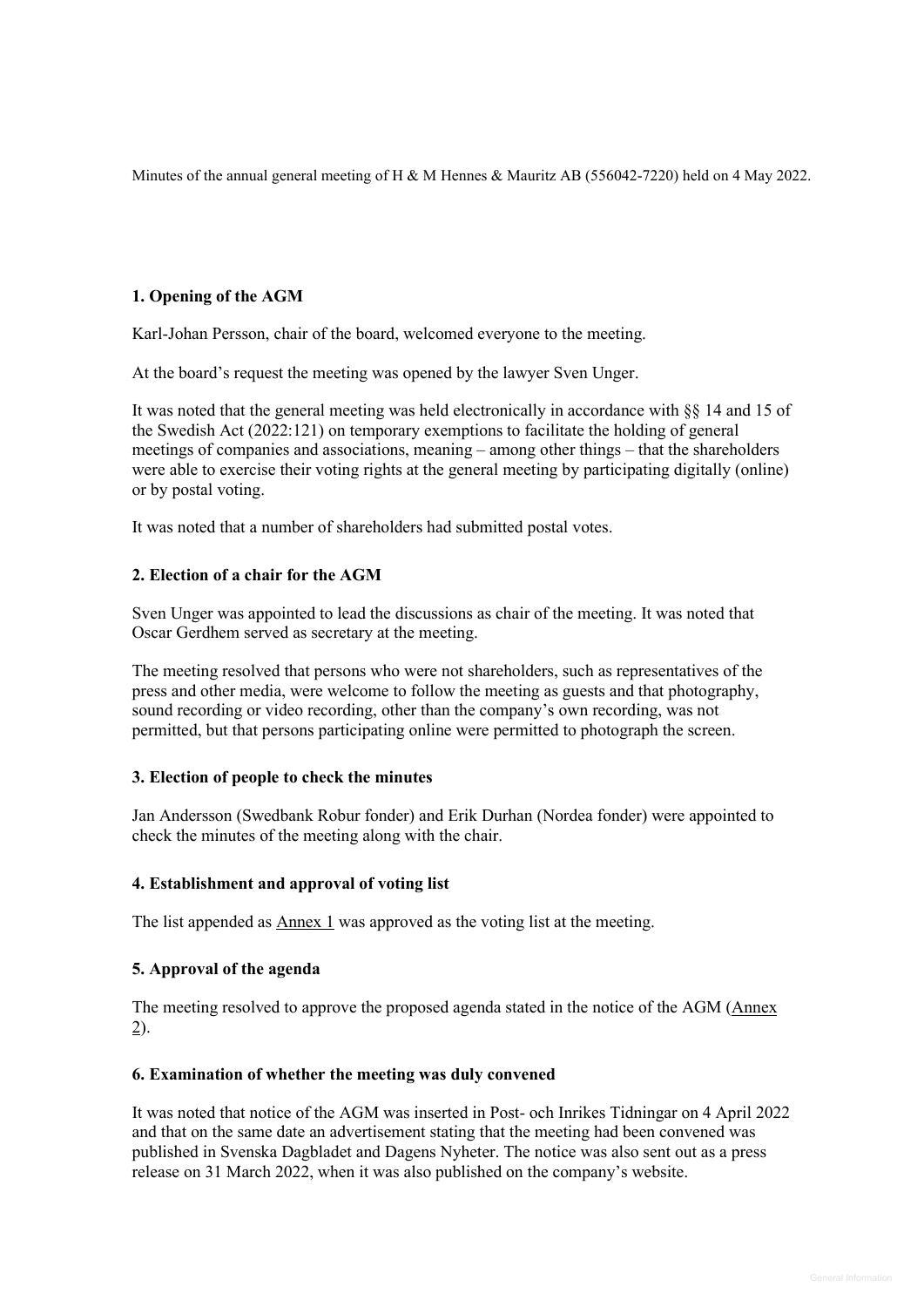The meeting was declared to have been duly convened.

# **7. Presentation of the annual and sustainability report and auditor's report as well as the consolidated accounts and consolidated auditor's report, and auditor's statement on whether the guidelines for remuneration of senior executives applicable since the last AGM have been followed**

The annual and sustainability report submitted by the board of directors and CEO for the financial year from 1 December 2020 to 30 November 2021 was presented, including the administration report, income statement and balance sheet and also the consolidated income statement and consolidated balance sheet. In addition, the auditor's report for the parent company and for the group for the said financial year was presented. Finally, a statement by the auditor concerning whether the guidelines for remuneration to senior executives adopted at previous general meetings had been followed was presented.

## **8. Comments by auditor, chair of the board and CEO, and questions from shareholders to the company's board and management**

Didrik Roos of Deloitte AB gave an account of the audit work and chair of the board Karl-Johan Persson reported on the work of the board of directors.

CEO Helena Helmersson then addressed the meeting.

The meeting was then given opportunity to ask questions, which were answered by CEO Helena Helmersson.

## **9 a. Resolution on adoption of the income statement and balance sheet as well as the consolidated income statement and consolidated balance sheet**

The meeting resolved to adopt the income statement and balance sheet for the parent company as well as the income statement and balance sheet for the group.

## **9 b. Resolution on disposal of the company's earnings in accordance with the adopted balance sheet**

The meeting voted in favour of the proposal by the board of directors that the earnings at the disposal of the general meeting according to the adopted balance sheet be distributed as follows:

Dividend to the shareholders of SEK 6.50 per share

The remainder to be carried forward as retained earnings.

The meeting resolved that the dividend is to be paid in two instalments, that 6 May 2022 is to be the record date for the first payment (SEK 3.25 per share) and that 11 November 2022 is to be the record date for the second payment (SEK 3.25 per share).

## **9 c. Resolution on discharge of the members of the board and CEO from liability to the company**

The meeting resolved to discharge the members of the board and the CEO from liability for the administration of the company's affairs in the past financial year.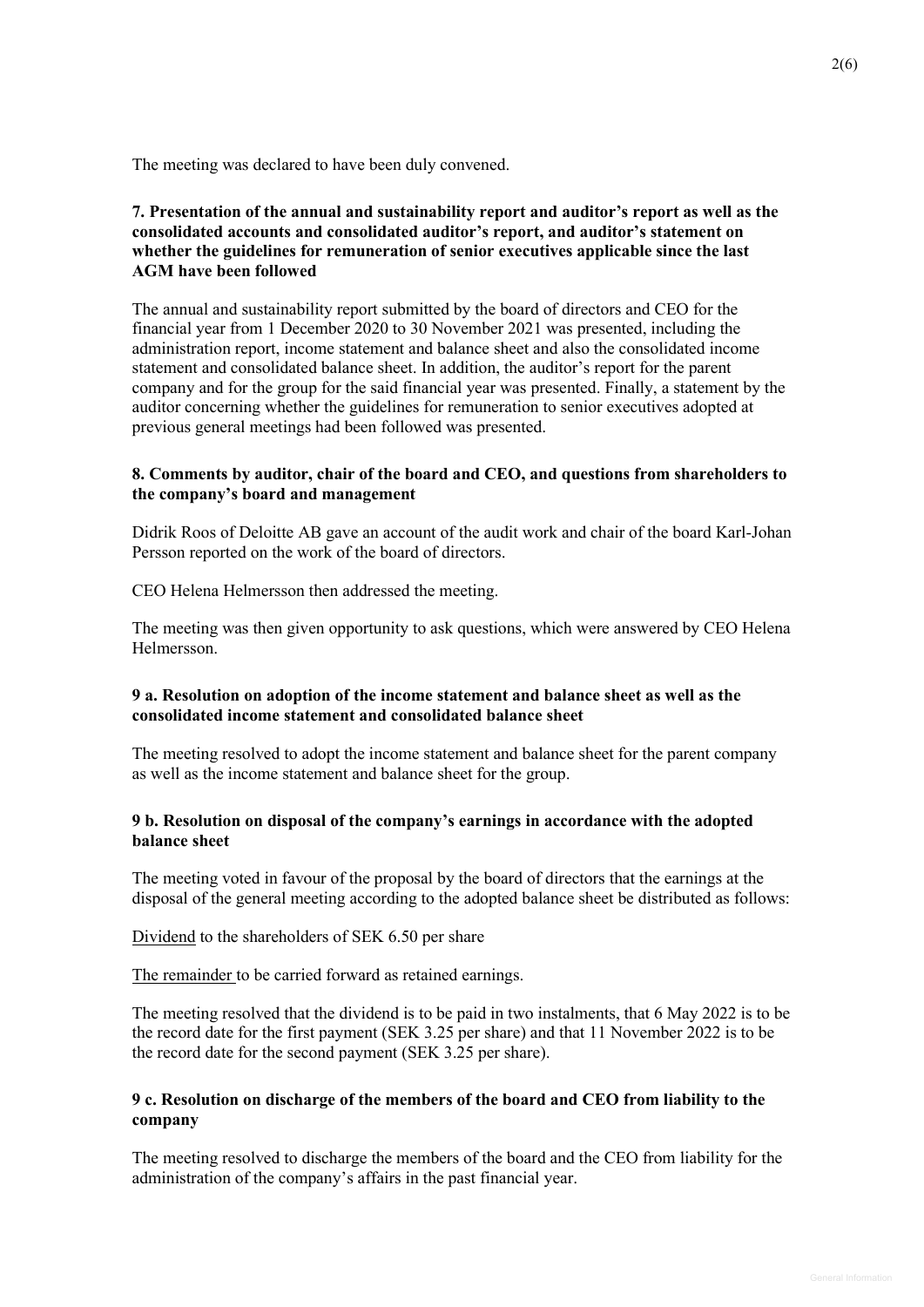It was noted that no member of the board, nor the CEO, voted in the resolution under 9 c relating to the individuals themselves.

#### **10. Establishment of the number of board members and auditors**

The meeting approved the nomination committee's proposal that the number of board members appointed for the period up to the end of the next annual general meeting should be eight, with no deputies, and that one auditor should be appointed.

#### **11. Establishment of fees to the board and auditors**

The meeting approved the nomination committee's proposal that fees should be paid to the board members appointed by the general meeting for the period until the end of the next AGM as follows:

SEK 1,800,000 to the chair of the board, SEK 775,000 to each of the other board members, SEK 280,000 extra to the chair of the audit committee, and SEK 200,000 extra to each of the other members of the audit committee.

In accordance with the nomination committee's proposal, the meeting resolved that fees to the company's auditor should be paid based on approved invoices submitted.

#### **12. Election of board members and chair of the board**

In accordance with the nomination committee's proposal, the meeting elected the following persons for the period until the end of the next AGM.

Regular board members:

Stina Bergfors Anders Dahlvig Danica Kragic Jensfelt Lena Patriksson Keller Karl-Johan Persson Christian Sievert Erica Wiking Häger Niklas Zennström

## Chair of the board:

Karl-Johan Persson

It was noted that an account of the assignments the proposed board members had at other companies had been available on the company's website.

It was noted that trade union organisations had appointed Louise Wikholm, Ingrid Godin and Tim Gahnström as regular board members, and Margareta Welinder, Agneta Gustafsson and Hampus Glanzelius as deputy members.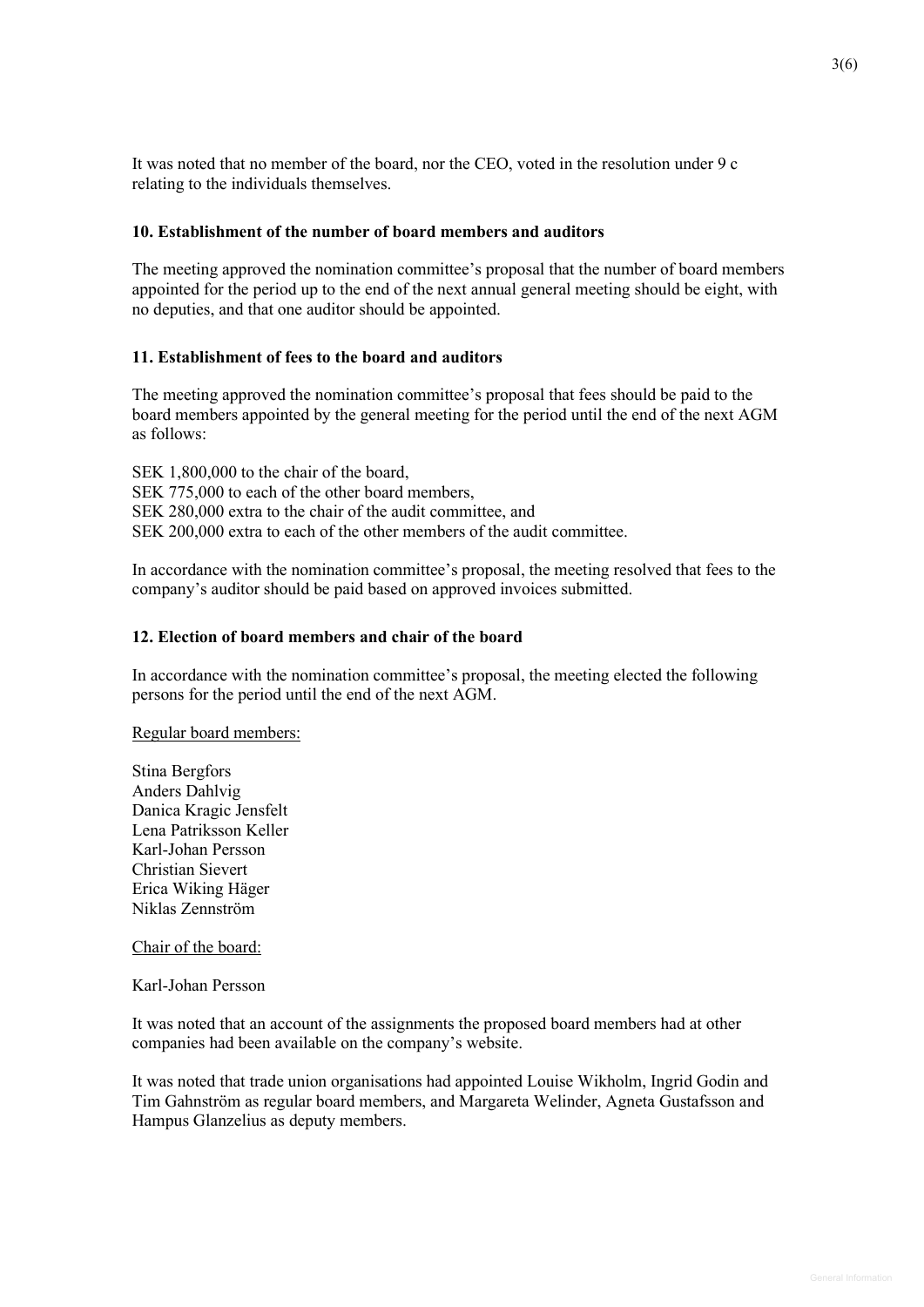# **13. Election of auditor**

The meeting appointed the registered accounting firm Deloitte AB as auditor of the company for the period until the conclusion of the next annual general meeting, as proposed by the nomination committee. It was noted that Deloitte AB had notified that authorised public accountant Didrik Roos will be the auditor-in-charge.

## **14. Resolution on composition of and instructions for the nomination committee**

The meeting resolved on the composition of and instructions for the nomination committee in accordance with the nomination committee's proposal, as included in the notice of the meeting.

## **15. Approval of the board's remuneration report**

The meeting resolved to approve the board's remuneration report.

## **16. Resolution authorising the board to make decisions concerning purchase of own shares**

Supported by shareholders representing at least two thirds of both the votes cast and the shares represented at the general meeting, the meeting approved the board's proposal to authorise the board to make decisions concerning purchase of own shares.

# **17. Resolution on amendment of the articles of association**

Supported by shareholders representing at least two thirds of both the votes cast and the shares represented at the general meeting, the meeting approved the board's proposed amendments to the articles of association as included in the notice of the meeting.

## **18. Proposal by shareholder Per Hägglund to replace fossil materials with renewable forest resources**

CEO Helena Helmersson commented on the proposal from Per Hägglund as included in the notice of the meeting.

The meeting voted against the proposal.

# **19. Proposal by shareholder Fair Action calling for action by the board in respect of workers in H&M's supply chain**

Chair of the board Karl-Johan Persson commented on the proposal from Fair Action as included in the notice of the meeting.

CEO Helena Helmersson answered questions asked during the meeting.

The meeting voted against the proposal.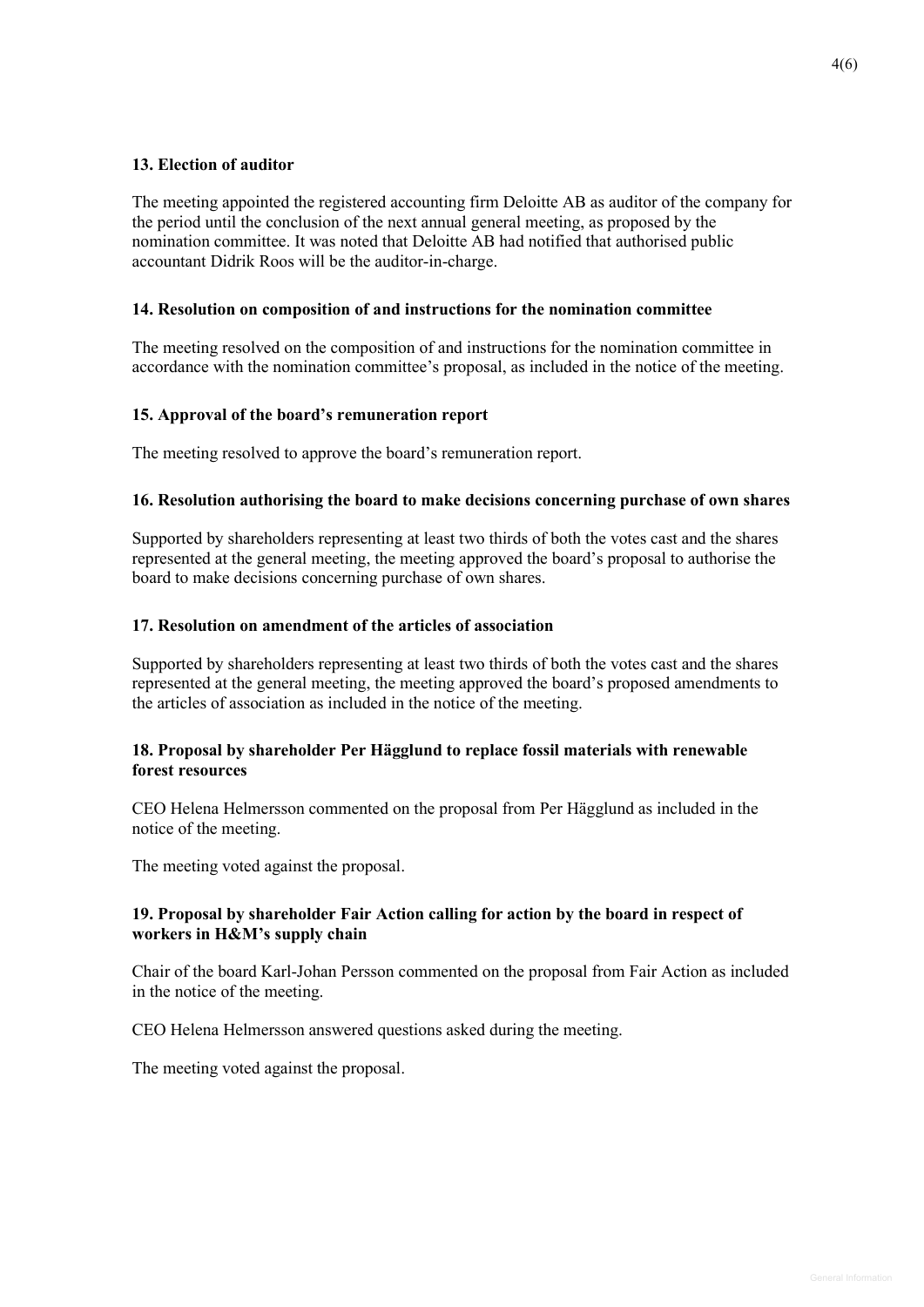# **20. Proposal by shareholder Fondazione Finanza Etica on reporting of sustainably sourced and organically produced cotton etc. respectively**

CEO Helena Helmersson commented on the proposal from Fondazione Finanza Etica as included in the notice of the meeting.

The meeting voted against the proposal.

# **21. Proposal by shareholder Fondazione Finanza Etica on reporting how H&M prevents indirect purchasing of goods and use of forced labour etc.**

CEO Helena Helmersson commented on the proposal from Fondazione Finanza Etica as included in the notice of the meeting.

The meeting voted against the proposal.

## **22. Closing of the AGM**

The chair established that all matters on the agenda had been dealt with and declared the meeting closed.